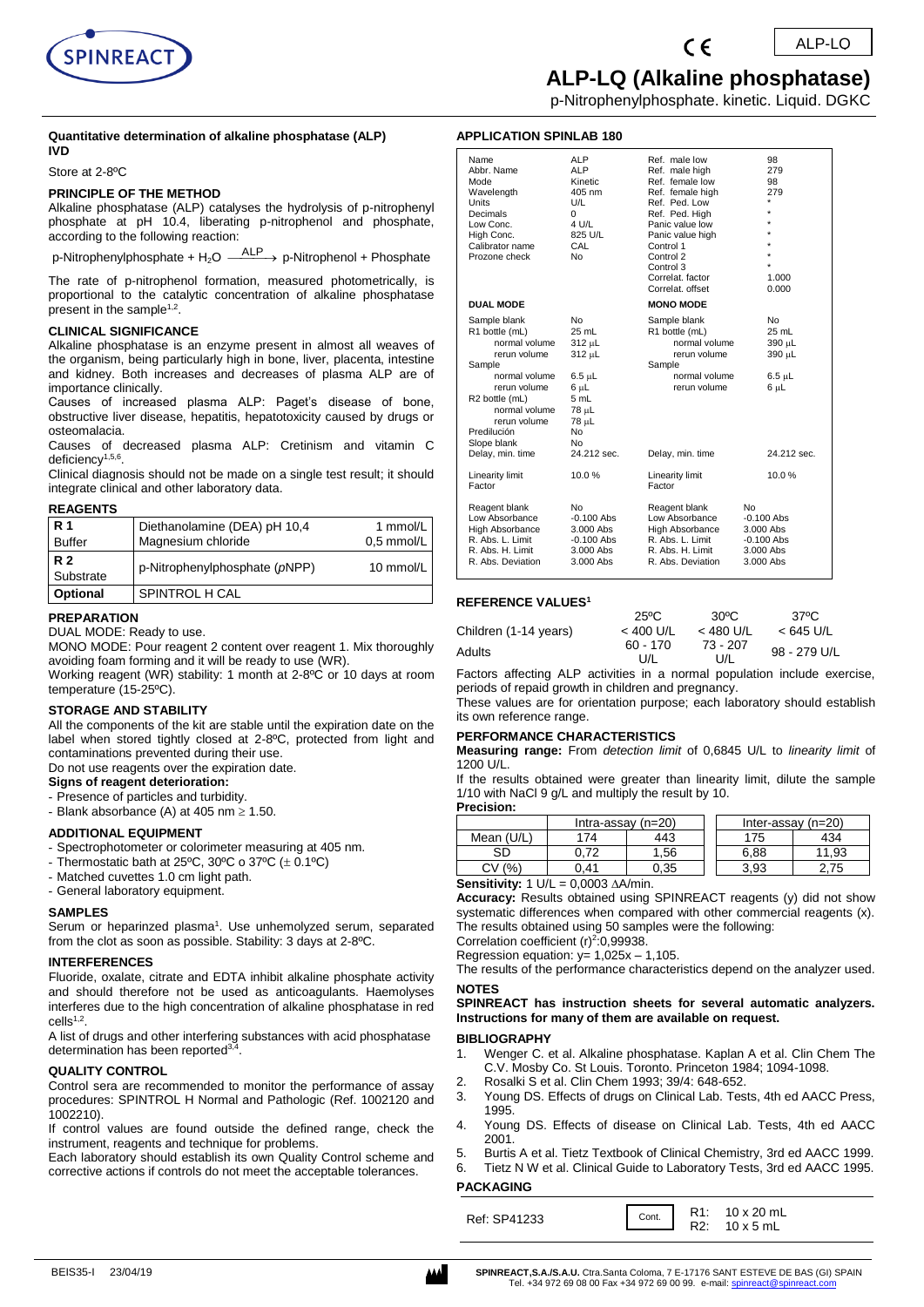

# **ALP-LQ (Fosfatasa alcalina)**

ALP-LQ

p-Nitrofenilfosfato. Cinético. Líquido. DGKC

 $\epsilon$ 

### **Determinación cuantitativa de fosfatasa alcalina (FAL)**

**IVD**

Conservar a 2-8ºC

#### **PRINCIPIO DEL MÉTODO**

La fosfatasa alcalina (FAL) cataliza la hidrólisis del p-nitrofenilfosfato (*p*NPP) a pH 10,4 liberando p-nitrofenol y fosfato, según la siguiente reacción:

p-Nitrofenilfosfato + H<sub>2</sub>O —<sup>—FAL</sup> → p-Nitrofenol + Fosfato

La velocidad de formación del p-Nitrofenol, determinado fotometricamente, es proporcional a la concentración catalítica de fosfatasa alcalina en la muestra ensayada<sup>1,2</sup>.

#### **SIGNIFICADO CLÍNICO**

Las fosfatasas alcalinas son enzimas que se encuentran presentes en casi todos los tejidos del organismo, siendo particularmente alta su presencia en huesos, hígado, placenta, intestinos y riñón.

Tiene importancia clínica tanto su aumento como su disminución de los niveles en plasma.

Causas más probables de aumento del nivel de FAL:

Enfermedad ósea de Paget, obstrucciones hepáticas, hepatitis, hepatotoxicidad por medicamentos y osteomalacia.

Causas más probables de disminución del nivel de FAL:

Cretinismo y déficit de vitamina C1,5,6 .

El diagnóstico clínico debe realizarse teniendo en cuenta todos los datos clínicos y de laboratorio.

#### **REACTIVOS**

| <b>R</b> 1<br>Tampón   | Dietanolamina (DEA) pH 10,4<br>Cloruro de magnesio | 1 mmol/L<br>$0.5$ mmol/L |
|------------------------|----------------------------------------------------|--------------------------|
| <b>R2</b><br>Substrato | p-Nitrofenilfosfato (pNPP)                         | 10 mmol/L                |
| Opcional               | SPINTROL H CAL                                     |                          |

#### **PREPARACIÓN**

MODO DUAL: Reactivos listos para el uso.

MODO MONO: Verter el contenido del reactivo 2 sobre el reactivo 1. Mezclar evitando la formación de espuma y quedará listo para usar (RT). Estabilidad del reactivo de trabajo (RT): 1 mes a 2-8ºC o 10 días a temperatura ambiente (15-25ºC).

#### **CONSERVACIÓN Y ESTABILIDAD**

Todos los componentes del kit son estables, hasta la fecha de caducidad indicada en la etiqueta del vial, cuando se mantienen los viales bien cerrados a 2-8ºC, protegidos de la luz y se evita su contaminación. No usar reactivos fuera de la fecha indicada.

#### **Indicadores de deterioro de los reactivos:**

- Presencia de partículas y turbidez.
- Absorbancias del Blanco a 405 nm > 1,50.

#### **MATERIAL ADICIONAL**

- Espectrofotómetro o analizador para lecturas a 405 nm.
- Baño termostatable a 25°C, 30°C ó 37° C  $(\pm 0, 1^{\circ}C)$
- Cubetas de 1,0 cm de paso de luz.
- Equipamiento habitual de laboratorio.

#### **MUESTRAS**

Suero o plasma heparinizado<sup>1</sup>. Usar suero libre de hemólisis, separado de los hematíes lo antes posible. Estabilidad: 3 días a 2-8ºC.

#### **INTERFERENCIAS**

El fluoruro, oxalato, citrato y EDTA inhiben la actividad de la fosfatasa alcalina, por lo que no deben ser utilizados como anticoagulantes.

La hemólisis interfiere debido a la elevada concentración de fosfatasa alcalina en los hematíes<sup>1,2</sup>. Se han descrito varias drogas y otras substancias que interfieren en la determinación de la fosfatasa alcalina<sup>3,4</sup>.

#### **CONTROL DE CALIDAD**

Es conveniente analizar junto con las muestras sueros control valorados: SPINTROL H Normal y Patológico (Ref. 1002120 y 1002210).

Si los valores hallados se encuentran fuera del rango de tolerancia, se debe revisar el instrumento, los reactivos y la técnica.

Cada laboratorio debe disponer su propio Control de Calidad y establecer correcciones en el caso de que los controles no cumplan con las tolerancias.

### **APLICACIÓN AL SPINLAB 180**

| Nombre<br>Nombre abreviado<br>Modo<br>Long. ondas<br>Unidades<br>Decimales<br>Conc. Inferior<br>Conc. Superior<br>Calibrador<br>Chequeo prozona                                                                 | ALP<br><b>ALP</b><br>Cinética<br>$405 \text{ nm}$<br>U/L<br>0<br>4 U/L<br>825 U/L<br>CAL<br>No         | Ref. Hombre Inf.<br>Ref. Hombre Sup.<br>Ref. Mujer Inf.<br>Ref. Mujer Sup.<br>Ref. Ped. Inf.<br>Ref. Ped. Sup.<br>Valor pánico bajo<br>Valor pánico alto<br>Control 1<br>Control 2<br>Control 3<br>Factor correl.<br>Offset de correl. | 98 U/L<br>279 U/L<br>98 U/L<br>279 U/L<br>$\star$<br>$\star$<br>$\star$<br>$\star$<br>1.000<br>0.000 |
|-----------------------------------------------------------------------------------------------------------------------------------------------------------------------------------------------------------------|--------------------------------------------------------------------------------------------------------|----------------------------------------------------------------------------------------------------------------------------------------------------------------------------------------------------------------------------------------|------------------------------------------------------------------------------------------------------|
| <b>MODO DUAL</b>                                                                                                                                                                                                |                                                                                                        | <b>MODO MONO</b>                                                                                                                                                                                                                       |                                                                                                      |
| Blanco muestra<br>Frasco R1 (mL)<br>Vol. normal<br>Vol. repet.<br>Muestra<br>Vol. normal<br>Vol. repet.<br>Frasco R2 (mL)<br>Vol. normal<br>Vol. repet.<br>Predilución<br>Pendiente Blco.<br>Retr., tiempo min. | No<br>25 mL<br>312 µL<br>312 µL<br>6.5 սԼ<br>6 սԼ<br>5 mL<br>78 սԼ<br>78 սԼ<br>No<br>No<br>24.212 sec. | Blanco muestra<br>Frasco R1 (mL)<br>Vol. normal<br>Vol. repet.<br>Muestra<br>Vol. normal<br>Vol. repet.<br>Retr., tiempo min.                                                                                                          | <b>No</b><br>25 mL<br>390 µL<br>390 µL<br>$6.5 \mu L$<br>6 սԼ<br>24. 212 sec.                        |
| Lim. Linealidad<br>Factor                                                                                                                                                                                       | 10%                                                                                                    | Lím. Linealidad<br>Factor                                                                                                                                                                                                              | 10%                                                                                                  |
| Blanco reactivo<br>Absorbancia inf.<br>Absorbancia sup.<br>Lim.Inf. Abs. React.<br>Lim.Sup. Abs. React.<br>Desy, Abs. React.                                                                                    | No<br>$-0.100$ Abs<br>3.000 Abs<br>$-0.100$ Abs<br>3.000 Abs<br>3.000 Abs                              | Blanco reactivo<br>Absorbancia inf.<br>Absorbancia sup.<br>Liminf, Abs. React.<br>LimSup. Abs. React.<br>Desy. Abs. React.                                                                                                             | No<br>$-0.100$ Abs<br>3.000 Abs<br>$-0.100$ Abs<br>3.000 Abs<br>3.000 Abs                            |

#### **VALORES DE REFERENCIA<sup>1</sup>**

|                   | 25°C        | $30^{\circ}$ C | 37°C         |
|-------------------|-------------|----------------|--------------|
| Niños (1-14 años) | $< 400$ U/L | $<$ 480 U/L    | < 645 U/L    |
| Adultos           | 60 -170 U/L | 73 - 207 U/L   | 98 - 279 U/L |

Factores que pueden afectar los valores de referencia son: ejercicio, periodos de crecimiento en niños y embarazo.

Estos valores son orientativos. Es recomendable que cada laboratorio establezca sus propios valores de referencia.

#### **CARACTERÍSTICAS DEL MÉTODO**

**Rango de medida:** Desde el *límite de detección* 0,6845 U/L hasta el *límite de linealidad* de 1200 U/L.

Si la concentración de la muestra es superior al límite de linealidad, diluir 1/10 con NaCl 9 g/L y multiplicar el resultado final por 10.

**Precisión:**

|                              | Intraserie $(n=20)$ |      | Interserie $(n=20)$ |       |
|------------------------------|---------------------|------|---------------------|-------|
| Media (U/L)                  | 174                 | 443  | 75                  | 434   |
| SD                           | 0.72                | .56  | 6.88                | 11.93 |
| (%                           | 0.41                | 0.35 | 3.93                |       |
| -- -<br>-- --- - -<br>$\sim$ | .                   | .    |                     |       |

**Sensibilidad analítica:** 1 U/L = 0,0003 A/min.

**Exactitud:** Los reactivos SPINREACT (y) no muestran diferencias sistemáticas significativas cuando se comparan con otros reactivos comerciales (x).

Los resultados obtenidos con 50 muestras fueron los siguientes:

Coeficiente de regresión (r)<sup>2</sup>: 0,99938. Ecuación de la recta de regresión: y= 1,025x - 1,105.

Las características del método pueden variar según el analizador utilizado.

#### **NOTAS**

**SPINREACT dispone de instrucciones detalladas para la aplicación de este reactivo en distintos analizadores.**

#### **BIBLIOGRAFÍA**

- 1. Wenger C. et al. Alkaline phosphatase. Kaplan A et al. Clin Chem The C.V. Mosby Co. St Louis. Toronto. Princeton 1984; 1094-1098.
- 
- 2. Rosalki S et al. Clin Chem 1993; 39/4: 648-652. 3. Young DS. Effects of drugs on Clinical Lab. Tests, 4th ed AACC Press, 1995.
- 4. Young DS. Effects of disease on Clinical Lab. Tests, 4th ed AACC 2001.
- 5. Burtis A et al. Tietz Textbook of Clinical Chemistry, 3rd ed AACC 1999.
- 6. Tietz N W et al. Clinical Guide to Laboratory Tests, 3rd ed AACC 1995.

#### **PRESENTACIÓN**

| Ref: SP41233 | Cont. | D <sub>4</sub> | $10 \times 20$ mL |
|--------------|-------|----------------|-------------------|
|              |       | הם.<br>$\sim$  | $10 \times 5$ mL  |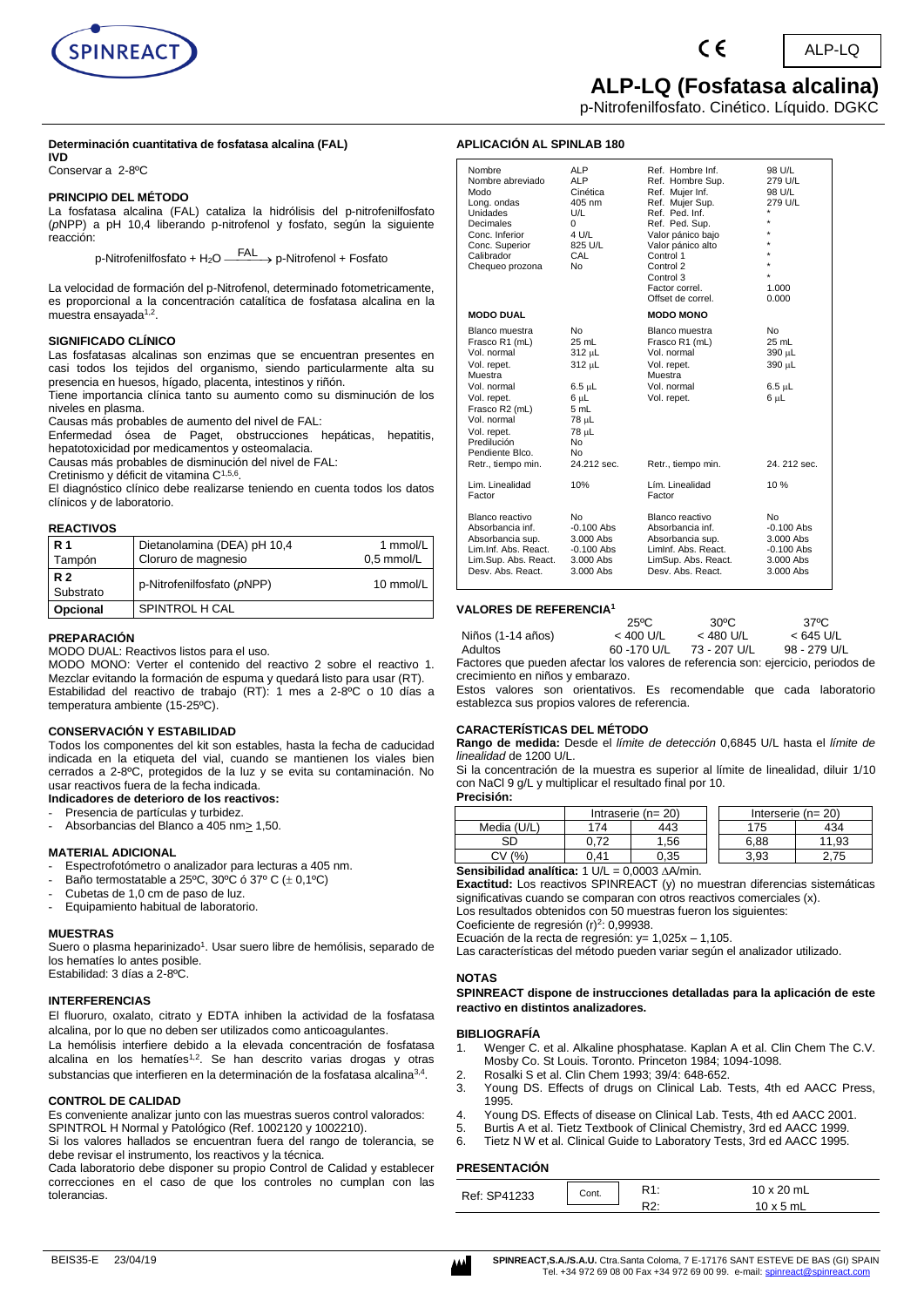

# **ALP-LQ (phosphatase alcaline)**

ALP-LQ

p-nitrophénylphosphate. Cinétique. Liquide. DGKC

#### *Détermination quantitative de phosphatase alcaline (FAL)* **IVD**

A conserver entre 2-8ºC

### **PRINCIPE DE LA MÉTHODE**

La phosphatase alcaline (FAL) catalyse l'hydrolyse du pnitrophénylphosphate (*p*NPP) à un pH de 10,4, en libérant du pnitrophénol et du phosphate, selon la réaction suivante :

p-nitrophénylphosphate + H<sub>2</sub>O <sup>FAL</sup> > p-nitrophénol + phosphate

La vitesse de formation du p-nitrophénol, déterminée par photométrie, est proportionnelle à la concentration catalytique de la phosphatase alcaline dans l'échantillon testé<sup>1,2</sup>.

#### **SIGNIFICATION CLINIQUE**

Les phosphatases alcalines sont des enzymes, qui sont présentes dans presque tous les tissus de l'organisme, avec une teneur particulièrement élevée dans les os, le foie, le placenta, les intestins et les reins.

Par conséquent, leur augmentation ou diminution dans le plasma est particulièrement importante cliniquement parlant.

Causes les plus probables d'augmentation du niveau de FAL : Maladie osseuse de Paget, obstructions du foie, hépatite,

hépatotoxicité à cause de médicaments et ostéomalacie. Causes les plus probables de diminution du niveau de FAL :

Crétinisme et carence en vitamine C<sup>1,5,6</sup>.

Le diagnostic clinique doit être réalisé en tenant compte de toutes les données cliniques et de laboratoire.

#### **RÉACTIFS**

| <b>R</b> 1<br>Tampon  | Diéthanolamine (DEA) pH<br>10.4<br>Chlorure de magnésium | 1 mmol/L<br>$0.5$ mmol/L |
|-----------------------|----------------------------------------------------------|--------------------------|
| <b>R2</b><br>Substrat | p-nitrophénylphospate<br>(pNPP)                          | 10 mmol/L                |
| <b>OPTIONNEL</b>      | SPINTROL H CAL                                           |                          |

#### **PREPARATION**

Tous les réactifs sont prêts à l'emploi.

# **CONSERVATION ET STABILITÉ**

Toutes les composantes du kit sont stables jusqu'à l'expiration de la date mentionnée sur l'étiquette en cas de conservation hermétique sous 2-8ºC et de protection contre la lumière et les contaminations évitées lors de leur utilisation.

#### **Indicateurs de détérioration des réactifs :**

Présence de particules et turbidité.

Absorbances du témoin à 405 nm > 1,50.

# **ÉQUIPEMENTS SUPPLÉMENTAIRES**

# Auto-analyseur SPINLAB 180.

- Équipement d'usage général pour laboratoire.

#### **ÉCHANTILLONS**

Sérum ou plasma héparinisé<sup>1</sup>. Utiliser du sérum exempt d'hémolyse, séparé des hématies le plus tôt possible. Stabilité: 3 jours à 2-8ºC.

#### **CONTRÔLE DE QUALITÉ**

Il convient d'analyser des sérums de contrôle estimés en même temps que les échantillons : SPINTROL H normal et pathologique (réf. 1002120 et 1002210).

Si les valeurs obtenues se trouvent en dehors de la plage de tolérance, il faut revoir les instruments, les réactifs et la technique. Chaque laboratoire doit disposer de son propre système de contrôle de qualité et établir des actions correctives si les contrôles ne sont pas conformes aux tolérances.

#### **REMARQUES:**

**SPINREACT dispose de consignes détaillées pour l'application de ce réactif dans différents analyseurs.**

| <b>APLICACION AL SPINLAB 180</b> |            |                  |                 |  |  |
|----------------------------------|------------|------------------|-----------------|--|--|
| Name                             | <b>ALP</b> | Ref. male low    | 98              |  |  |
| Abbr. Name                       | <b>ALP</b> | Ref. male high   | 27 <sup>c</sup> |  |  |
| Mode                             | Kinetic    | Ref. female low  | 98              |  |  |
| Wavelength                       | 405 nm     | Ref. female high | 27 <sup>c</sup> |  |  |
| Units                            | U/L        | Ref. Ped. Low    | $\star$         |  |  |
| Decimals                         | 0          | Ref. Ped. High   |                 |  |  |

| Low Conc.<br>High Conc.<br>Calibrator name<br>Prozone check                                                                                                                                                     | 4 U/L<br>825 U/L<br>CAL<br>No                                                                                                              | Panic value low<br>Panic value high<br>Control 1<br>Control 2<br>Control 3<br>Correlat, factor<br>Correlat, offset             | $\star$<br>$\star$<br>$\star$<br>$\star$<br>$\star$<br>1.000<br>0.000        |
|-----------------------------------------------------------------------------------------------------------------------------------------------------------------------------------------------------------------|--------------------------------------------------------------------------------------------------------------------------------------------|--------------------------------------------------------------------------------------------------------------------------------|------------------------------------------------------------------------------|
| <b>DUAL MODE</b>                                                                                                                                                                                                |                                                                                                                                            | <b>MONO MODE</b>                                                                                                               |                                                                              |
| Sample blank<br>R1 bottle (mL)<br>normal volume<br>rerun volume<br>Sample<br>normal volume<br>rerun volume<br>R2 bottle (mL)<br>normal volume<br>rerun volume<br>Predilución<br>Slope blank<br>Delay, min. time | N <sub>0</sub><br>25 mL<br>312 µL<br>312 µL<br>6.5 µL<br>6 սԼ<br>5 mL<br>78 µL<br>78 µL<br>N <sub>0</sub><br>N <sub>0</sub><br>24.212 sec. | Sample blank<br>R1 bottle (mL)<br>normal volume<br>rerun volume<br>Sample<br>normal volume<br>rerun volume<br>Delay, min. time | N <sub>0</sub><br>25 mL<br>390 µL<br>390 µL<br>6.5 սԼ<br>6 uL<br>24.212 sec. |
|                                                                                                                                                                                                                 |                                                                                                                                            |                                                                                                                                |                                                                              |
| Linearity limit<br>Factor                                                                                                                                                                                       | 10.0%                                                                                                                                      | Linearity limit<br>Factor                                                                                                      | 10.0%                                                                        |
| Reagent blank<br>Low Absorbance<br><b>High Absorbance</b><br>R. Abs. L. Limit<br>R. Abs. H. Limit<br>R. Abs. Deviation                                                                                          | <b>No</b><br>$-0.100$ Abs<br>3.000 Abs<br>$-0.100$ Abs<br>3.000 Abs<br>3.000 Abs                                                           | Reagent blank<br>Low Absorbance<br>High Absorbance<br>R. Abs. L. Limit<br>R. Abs. H. Limit<br>R. Abs. Deviation                | No<br>$-0.100$ Abs<br>3.000 Abs<br>$-0.100$ Abs<br>3.000 Abs<br>3.000 Abs    |

# **VALEURS DE RÉFÉRENCE <sup>1</sup>**

|                                                                 | 25°C        | $30^{\circ}$ C           | 37°C         |
|-----------------------------------------------------------------|-------------|--------------------------|--------------|
| Enfants (1-14 ans)                                              | $< 400$ U/L | $<$ 480 U/L              | $< 645$ U/L  |
| Adultes                                                         |             | 60 -170 U/L 73 - 207 U/L | 98 - 279 U/L |
| Les footeurs qui nouvent offector les valours de référence sont |             |                          |              |

Les facteurs qui peuvent affecter les valeurs de référence sont: l'exercice, les périodes de croissance chez les enfants et la grossesse. Ces valeurs sont approximatives. Il est recommandé que chaque laboratoire établisse ses propres valeurs de référence.

#### **CARACTÉRISTIQUES DE LA MÉTHODE**

**Gamme de mesure:** de la *limite de la détection* de 0,6845 U/L à la *limite de linéarité* de 1200 U/L.

Si les résultats obtenus sont plus élevés que la limite de linéarité, il faut diluer 1/10 avec NaCl 9 g/l et multiplier le résultat par 10. **Précision:**

|                  | Intra-essai n=20) |      |      | Inter-essai (n=20) |
|------------------|-------------------|------|------|--------------------|
| Movenne (mmol/L) | 174               | 443  | 175  | 434                |
| SD               |                   | .56  | 6.88 | 11.93              |
| %                | 0.41              | 0.35 | 3.93 |                    |

**Sensibilité analytique:** 1 U/L = 0,0003 ΔA/min.

**Exactitude:** les résultats obtenus en utilisant les réactifs SPINREACT n'ont pas présenté de différences systématiques en comparaison avec d'autres réactifs commerciaux (x).

Les résultats obtenus sur 50 échantillons ont été les suivants :

Coefficient de régression  $(r)^2$ : 0,99938.

Équation de la droite de régression :  $y=1,025x-1,105$ .

Les caractéristiques de la méthode peuvent varier en fonction de l'analyseur utilisé.

#### **BIBLIOGRAPHIE**

- 1. Wenger C. et al. Alkaline phosphatase. Kaplan A et al. Clin Chem The C.V. Mosby Co. St Louis. Toronto. Princeton 1984; 1094-1098.
- 2. Rosalki S et al. Clin Chem 1993; 39/4: 648-652.
- 3. Young DS. Effects of drugs on Clinical Lab. Tests, 4th ed AACC Press, 1995.
- 4. Young DS. Effects of disease on Clinical Lab. Tests, 4th ed AACC 2001.<br>5. Burtis A et al. Tietz Textbook of Clinical Chemistry, 3rd ed AACC 1999.
- 5. Burtis A et al. Tietz Textbook of Clinical Chemistry, 3rd ed AACC 1999.
- 6. Tietz N W et al. Clinical Guide to Laboratory Tests, 3rd ed AACC 1995.

#### **PRÉSENTATION**

| Ref: SP41233 | Cont. | R 1: | 10 x 20 mL       |
|--------------|-------|------|------------------|
|              |       |      | $10 \times 5$ mL |